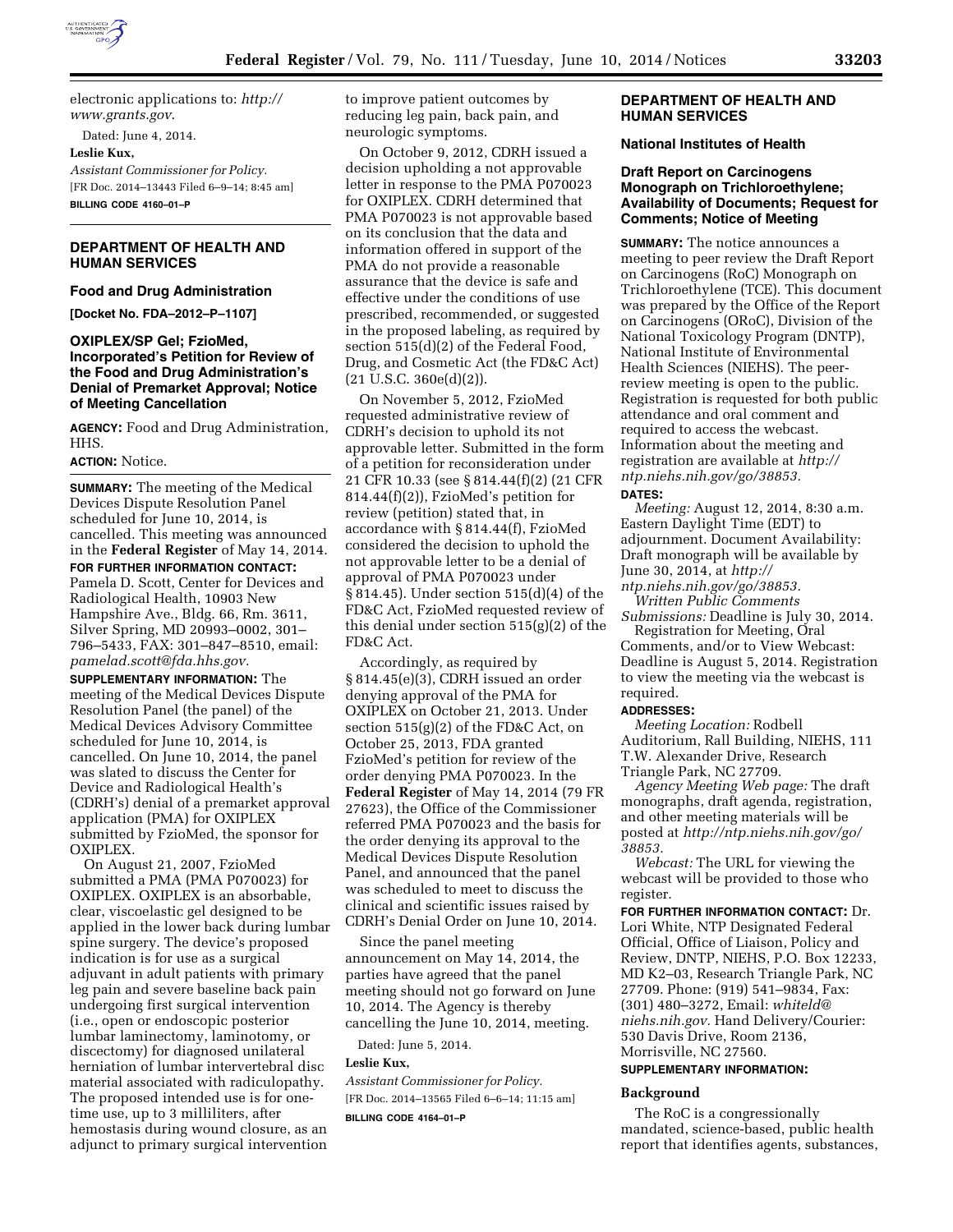mixtures, or exposures (collectively called ''substances'') in our environment that pose a cancer hazard for people in the United States. The NTP prepares the RoC on behalf of the Secretary of Health and Human Services.

The NTP follows an established, fourpart process for preparation of the RoC (*<http://ntp.niehs.nih.gov/go/rocprocess>*). A RoC monograph is prepared for each candidate substance selected for review for the RoC. Trichloroethylene was selected as a candidate substances following solicitation of public comment, review by the NTP Board of Scientific Counselors on June 21–22, 2012, and approved by the NTP Director (*<http://ntp.niehs.nih.gov/go/9741>*). A draft RoC monograph consists of (1) a cancer evaluation component that reviews all information that may bear on a listing decision, assesses its quality and sufficiency for reaching a listing decision, applies the RoC listing criteria to the relevant scientific information, and recommends a listing status for the candidate substance in the RoC and (2) a substance profile that contains the NTP's preliminary listing recommendation and a summary of the scientific evidence considered key to reaching that recommendation. This meeting is planned for peer review of the draft RoC Monograph on TCE.

Trichloroethylene (CASRN 79–01–6) is a halogenated alkene used primarily in the past as a degreaser for metal parts and more currently as an intermediate for hydrofluorocarbon (e.g., refrigerant) production. It is a common drinking water contaminant and has also been found in contaminated air and soil, and is an ingredient in many consumer products (e.g., aerosols or degreasers for hobbies, crafts and home and automobile maintenance). It is currently listed as *reasonably anticipated to be a human carcinogen* in the 12th RoC. Additional information about the review of TCE for the RoC is available at *[http://ntp.niehs.nih.gov/go/37899.](http://ntp.niehs.nih.gov/go/37899)* 

#### **Meeting and Registration**

This meeting is open to the public with time set aside for oral public comment. The public may attend the meeting at NIEHS, where attendance is limited only by the space available, or view the webcast. Registration is required to view the webcast; the URL for the webcast will be provided in the email confirming registration. Individuals who plan to provide oral comments (see below) are encouraged to register online at the meeting Web site (*<http://ntp.niehs.nih.gov/go/38853>*) by August 5, 2014, to facilitate planning for the meeting.

The preliminary agenda and draft monograph should be posted on the NTP Web site (*[http://ntp.niehs.nih.gov/](http://ntp.niehs.nih.gov/go/38853)  [go/38853](http://ntp.niehs.nih.gov/go/38853)*) by June 30, 2014. Additional information will be posted when available or may be requested in hardcopy, see **FOR FURTHER INFORMATION CONTACT**. Following the meeting, a report of the peer review will be prepared and made available on the NTP Web site. Registered attendees are encouraged to access the meeting Web page to stay abreast of the most current information regarding the meeting.

Visitor and security information is available at *[http://www.niehs.nih.gov/](http://www.niehs.nih.gov/about/visiting/index.cfm) [about/visiting/index.cfm.](http://www.niehs.nih.gov/about/visiting/index.cfm)* Individuals with disabilities who need accommodation to participate in this event should contact Ms. Danica Andrews at phone: (919) 541–2595 or email: *[andrewsda@niehs.nih.gov.](mailto:andrewsda@niehs.nih.gov)* TTY users should contact the Federal TTY Relay Service at (800) 877–8339. Requests should be made at least five business days in advance of the event.

#### **Request for Comments**

The NTP invites written and oral public comments on the draft monograph. The deadline for submission of written comments is July 30, 2014, to enable review by the peerreview panel and NTP staff prior to the meeting. Registration to provide oral comments is by August 5, 2014, at *[http://ntp.niehs.nih.gov/go/38853.](http://ntp.niehs.nih.gov/go/38853)*  Public comments and any other correspondence on the draft monographs should be sent to the **FOR FURTHER INFORMATION CONTACT**. Persons submitting written comments should include their name, affiliation, mailing address, phone, email, and sponsoring organization (if any) with the document. Written comments received in response to this notice will be posted on the NTP Web site, and the submitter will be identified by name, affiliation, and/or sponsoring organization.

Public comment at this meeting is welcome, with time set aside for the presentation of oral comments on the draft monograph. In addition to inperson oral comments at the meeting at the NIEHS, public comments can be presented by teleconference line. There will be 50 lines for this call; availability will be on a first-come, first-served basis. The lines will be open from 8:30 a.m. until adjournment on August 12, 2014, and oral comments will be received only during the formal public comment period indicated on the preliminary agenda. Each organization (sponsoring organization or affiliation) is allowed one time slot. At least 7 minutes will be allotted to each speaker, and if time permits, may be extended to 10 minutes at the discretion of the chair.

Persons wishing to make an oral presentation are asked to register online at *<http://ntp.niehs.nih.gov/go/38853>*by August 5, 2014, and if possible, to send a copy of their slides and/or statement or talking points at that time. Written statements can supplement and may expand the oral presentation. Registration for in-person oral comments will also be available at the meeting, although time allowed for presentation by on-site registrants may be less than that for registered speakers and will be determined by the number of speakers who register on-site.

#### **Background Information on the RoC**

Published biennially, each edition of the RoC is cumulative and consists of substances newly reviewed in addition to those listed in previous editions. The 12th RoC, the latest edition, was published on June 10, 2011 (available at *<http://ntp.niehs.nih.gov/go/roc12>*). The 13th RoC is under development. For each listed substance, the RoC contains a substance profile, which provides information on: Cancer studies that support the listing—including those in humans, animals, and studies on possible mechanisms of action information about potential sources of exposure to humans, and current Federal regulations to limit exposures.

# **Background Information on NTP Peer-Review Panels**

NTP panels are technical, scientific advisory bodies established on an ''as needed'' basis to provide independent scientific peer review and advise the NTP on agents of public health concern, new/revised toxicological test methods, or other issues. These panels help ensure transparent, unbiased, and scientifically rigorous input to the program for its use in making credible decisions about human hazard, setting research and testing priorities, and providing information to regulatory agencies about alternative methods for toxicity screening. The NTP welcomes nominations of scientific experts for upcoming panels. Scientists interested in serving on an NTP panel should provide a current *curriculum vita* to the **FOR FURTHER INFORMATION CONTACT.** The authority for NTP panels is provided by 42 U.S.C. 217a; section 222 of the Public Health Service (PHS) Act, as amended. The panel is governed by the Federal Advisory Committee Act, as amended (5 U.S.C. Appendix 2), which sets forth standards for the formation and use of advisory committees.